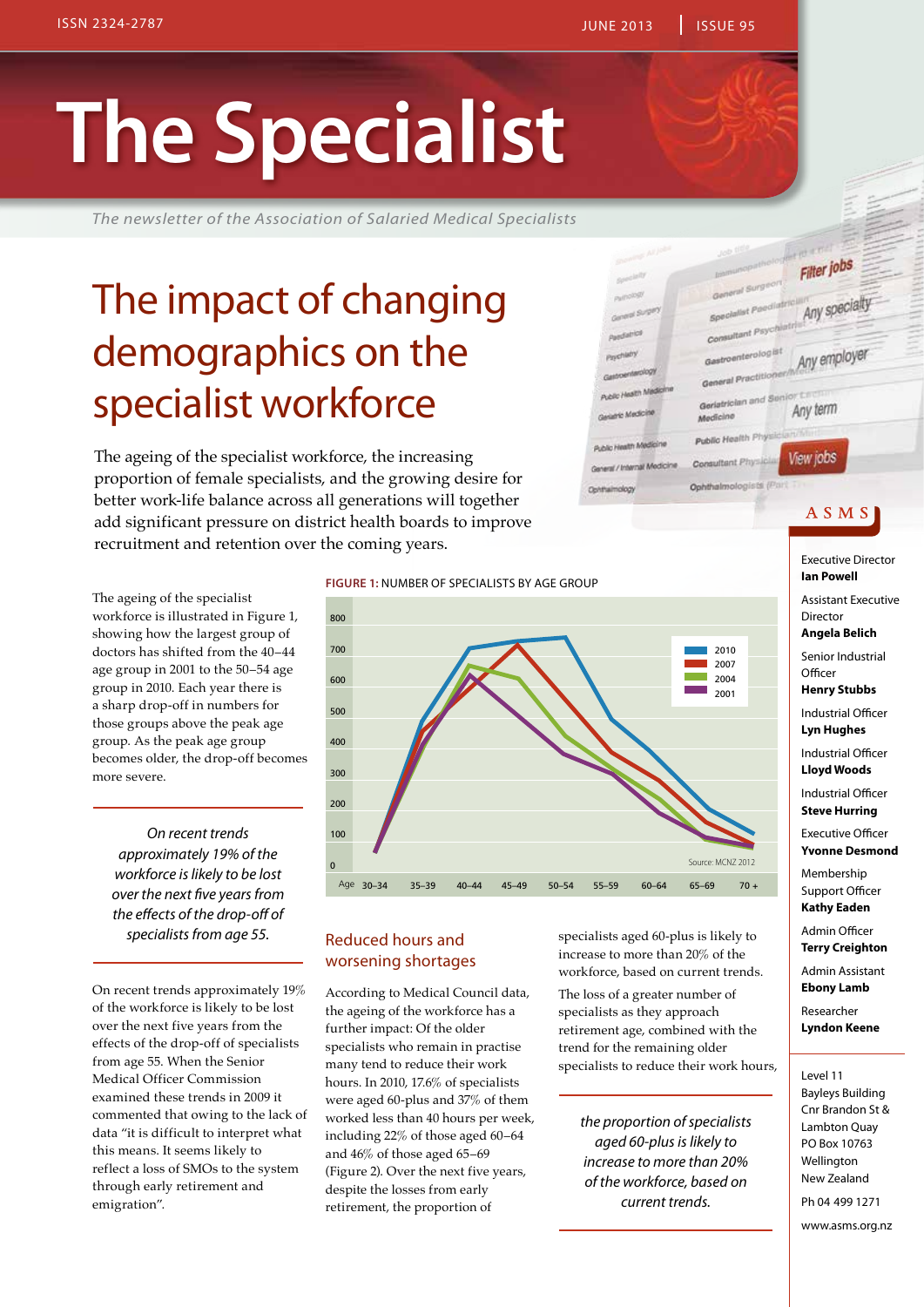#### **Figure 2:** Proportion of specialists per age group working less than 40 hours per week as at 2010 per week as at 2010



will require a concerted effort from DHBs to avoid worsening shortages at a time when service demand grows.

As a 2011 Ministry of Social Development report, *The Business of Ageing*, put it, "As baby boomers begin to reach 65 … sectors [including health and education] will need to find ways of retaining workers and/or attracting new workers. Health is one area where future workforce planning is critical. In addition to the ageing of the current health workforce, a proportionately larger older population will increase demand for health care and services."

### Gender, generation and work-life balance

The increasing number of women in the workforce is another key factor. In 2011 women comprised 27% of the specialist workforce, compared with 19% in 2000 and 13% in 1990. Gender statistics for practising registrars indicate the proportion of female specialists will continue to increase. In 2011 52% of registrars were women.

Women outnumbered men in vocational training for: emergency medicine (51%), obstetrics and gynaecology (73%), paediatrics (69%), pathology (64%), public health medicine (68%), palliative medicine (71%), rehabilitation medicine (75%), rural hospital medicine (67%) and sexual health medicine (83%).

*Because women tend to work fewer hours than men, the working life contribution for female medical practitioners, when measured in total time worked, is estimated at about 80% of that of a male medical practitioner.* 

Because women tend to work fewer hours than men, the working life contribution for female medical practitioners, when measured in total time worked, is estimated at about 80% of that of a male medical practitioner. This must be taken into account in projected workforce requirements.

Furthermore, there is evidence suggesting growing interest in work-life balance for both male and female doctors. The Health Workforce Advisory Committee observed in 2005 that lifestyle and work-life balance aspirations are changing throughout all working populations. "These new aspirations may be more characteristic of generation than gender."

The same observation was made in a 2004 report on the public hospital medical workforce by the Australian Medical Workforce Advisory Committee: "Twenty eight hospitals (out of thirty four) identified that newer generations of

doctors differed from previous ones in their emphasis on family and lifestyle issues, and that this affected recruitment and retention."

*These new aspirations may be more characteristic of generation than gender*

Of the specialists in New Zealand working less than 40 hours per week in 2001, approximately 40% were under the age of 50; by 2010 that proportion had increased to 44%.

Health Workforce New Zealand's Executive Chair, Professor Des Gorman, acknowledged in an *NZMJ* editorial in 2011 that the medical workforce was becoming "increasingly feminised and part-time", adding: "the key issues that are germane to the number of doctors in our workforce are recruitment, migration and retirement, and all three require address".

Two years on, there is little indication as to how this might happen.

### **Ian Powell**

*Executive Director*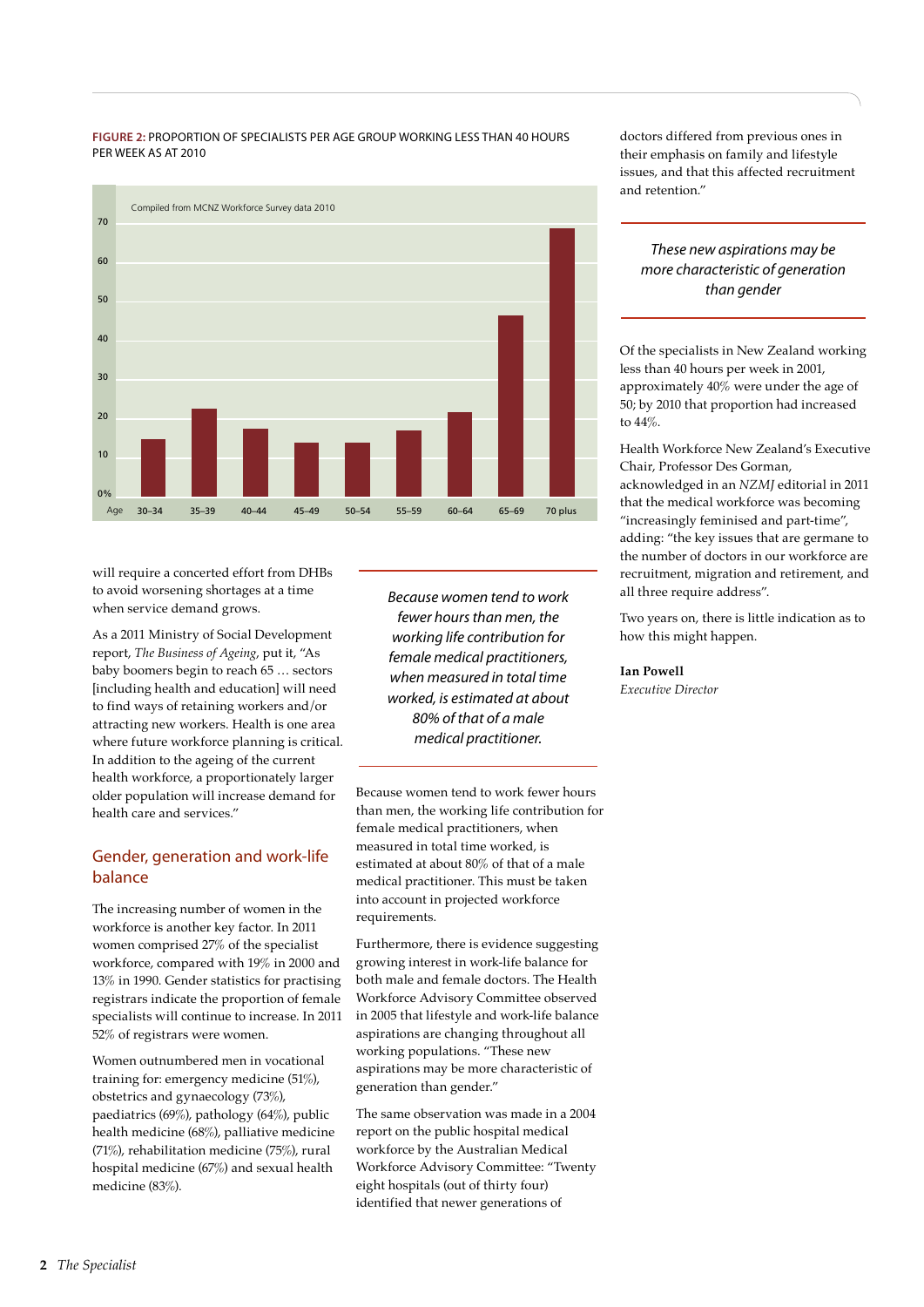

### My background and initial thoughts

On 1 April 2013 I became the National President of the ASMS. The decision to stand for president was not one that I made lightly. It was a decision that would also impact on my family, friends and colleagues. I had to ask myself if I have what it takes. The problem is, you do not really know what it takes; the position does not come with a job description.

I was privileged to see Jeff Brown in action during my years on the Executive but then, I am not Jeff Brown. I will have to find my own way and do my own thing but at the same time this is not a "job" I will be doing unsupported. The ASMS has a strong membership, a fantastic and supportive Executive and national office staff, dedicated and professional Industrial Officers and an Executive Director that is second to none. We have recently also appointed a researcher. In short, the ASMS has become a mature organisation with significant ability and influence with a strong will to improve health care in New Zealand.

After a lot of thinking I consulted with my family, friends and colleagues (my four fellow paediatricians kindly agreed to take up the "slack" that my absences away from Gisborne might generate). I am proud to be part of the New Zealand health care system and what better way to influence its future than being part of the ASMS and taking on the challenge of the Presidency. I made my decision.

I was born in South Africa. I studied at the University of Pretoria and specialised in Paediatrics at the University of Stellenbosch, Cape Town. I have lived and worked in four different countries and participated in their health care systems. My first consultant position was in Newfoundland, Canada where I worked for two years after which we moved to the UK where I worked as a consultant for the next eight years. My family and I decided it was time to get back to the sunny southern hemisphere and get our work-life balance sorted (yeah right!). We moved to Gisborne in 2004 and this is where we still work and live.

#### Interesting times

"May you live in interesting times" is a well know Chinese curse. What is less well known is the fact that this is only level one as far as Chinese curses go. Level two is "May the government be aware of you" and level three follows with "May you find what you are looking for".

The government is well aware of the ASMS and it is just a matter of time before they realise I exist. Doubly cursed then because we do live in interesting times.

We have an information age, running alongside a technological age. We have global warming to contend with thanks to the leftovers from the industrial age. A bit closer to our individual homes, the affordability of health care is spiralling out of control, not just in NZ, but across the world.

The nature of health care has also changed quite dramatically over the past 25 years or so. Twenty five years ago I would guess (sorry, before the information age) 70 to 80 percent of our work consisted of dealing with acute medical conditions. We dealt with severe gastro-enteritis, pneumonia, sepsis, measles, meningitis, acute injuries and surgical conditions etc. and went home after a hard day's work knowing that what we did that day saved lives. We were providing *acute* health care. Today we know that an ever increasing percentage of our practice consists of disease management. These are diseases brought on by lifestyle changes, choices and advanced age; obesity, stroke, diabetes, cancer, dementia, to name but a few.

The burden of chronic disease management and an aging population are putting increasing pressure on the system. We are given targets to meet and we are being told on a near daily basis that what we are doing is no longer financially sustainable.

Unfortunately financial sustainability is not a problem that you or I can shrug our shoulders at and say: "I will be retired by the time this becomes a crisis" and leave it for the next generation to sort out. We have long gone past the point where double-sided printing will save our current system. We need new thinking, wisdom and solutions.

### The Information Age

This brings me back to the information age and Arthur C. Clark. He was a British science fiction writer, inventor, and futurist. *2001: A Space Odyssey* was perhaps his best known work. In 1945, he envisaged a satellite global communication system and in 1963, his idea won him the Franklin Institute's Stuart Ballantine Medal. He also commented on the Information Age and said that it is vital to remember that data is information not knowledge. Knowledge is not wisdom and wisdom is not foresight.

We are bombarded on a daily basis with health care data. We spend time and effort collecting data. We should not make the mistake of responding to, or planning on the basis of information alone. We need knowledge, wisdom and foresight. We need frontline clinical leaders and clinicians to interpret and translate data into knowledge. With increasing knowledge we can develop wisdom and obtain the insight to plan the future shape of our healthcare system.

The ASMS has been lobbying and working hard to get clinical leadership established. Four years have passed since *In Good Hands* was tabled. A lot of progress has been made since then, but with the ever increasing reality of financial pressure we run the real risk of returning to the age of managerialism. There is overwhelming evidence that a clinician-management partnership is the solution to a safer, higher quality, more efficient and financially sustainable health care system. My plea is for us to continue on the path of clinical leadership, to continue to invest in it by giving clinical leaders and clinicians the time that is needed to truly contribute to the partnership.

ASMS researcher, Lyndon Keene has produced some fantastic work since taking up his position, debuting with *The Public*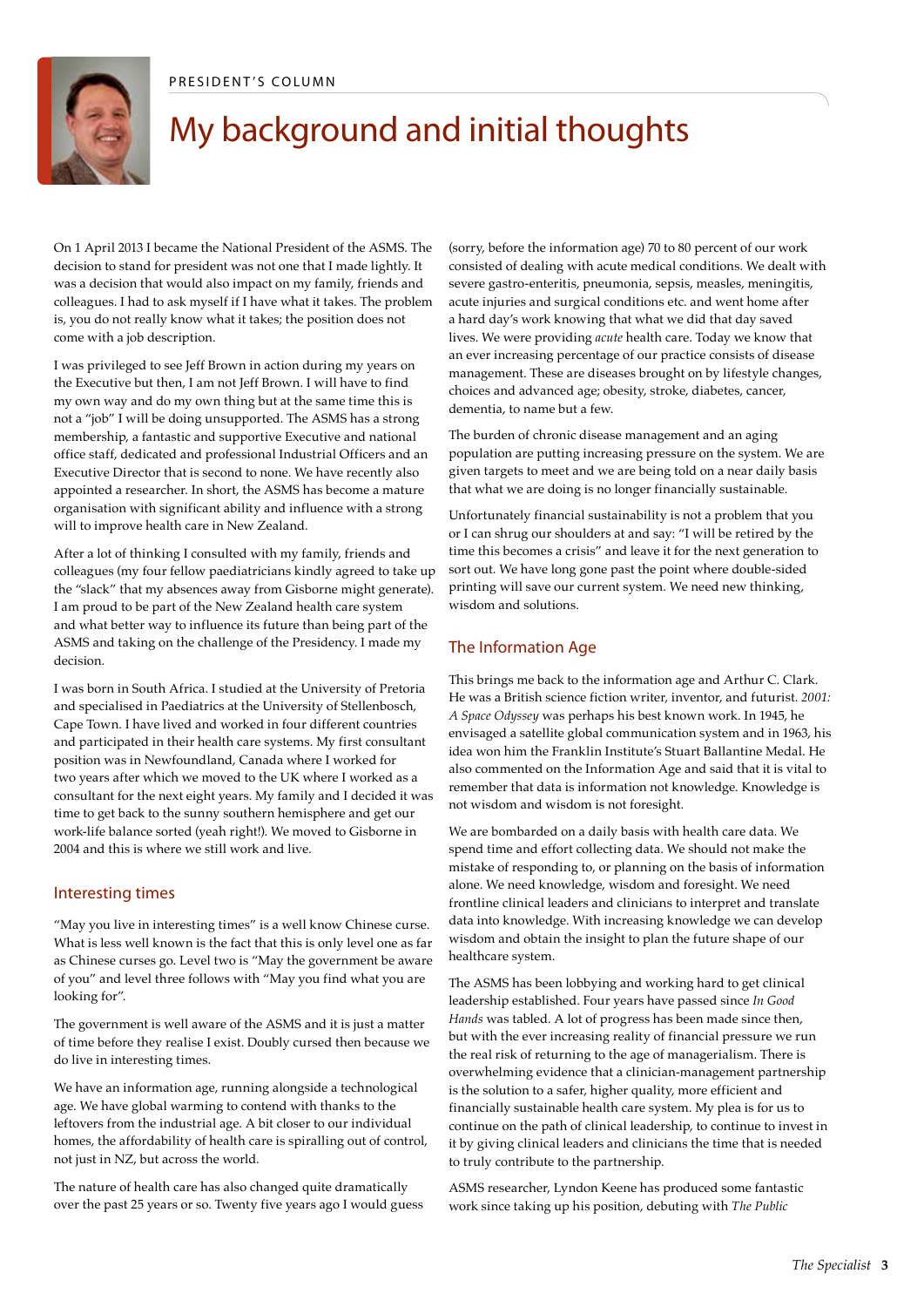*Hospital Specialist Workforce: Entrenched shortages or workforce investment*? It is disappointing and disheartening to hear the Minister of Health dismiss such a publication, which was based on research and knowledge, as an ASMS attempt to enhance its position during MECA negotiations. His subsequent article in the March *Specialist*, "The flight of the IMGs", continues to add to our knowledge and the conclusion must be taken seriously and heeded.

The ASMS's MECA is an important and hard fought, living document, but the ASMS is so much more than a MECA or a salary scale.

I believe the ASMS is, and will be part of the solution. The challenge we face requires a team effort. The ASMS and its nearly 4000 members can turn information into knowledge and in collaboration with other health care providers we can develop a better and sustainable health care system for all New Zealanders.

The ASMS and our members will continue to work hard for better health care in New Zealand. Toi Mata Hauora.

**Hein Stander** *President*

### Tribute, and thanks, to Jeff Brown

*By David Jones, former ASMS Vice President*

When, in 2003, then ASMS National President David Galler asked me to stand for the National Executive again after a two year absence I did not take much persuasion as being part of the Executive is such good fun and the information flow is a buzz. What I did not appreciate at the time was that I was part of David's cunning succession plan in advance of his (unknown to others) imminent departure to work for then Minister of Health Annette King.

When the new Executive assembled and I met everyone, it took me very little time (no more than half a day) to see that the successor to the resigning President was already there for everyone to see, complete with flamboyant shirt on his back and leadership written all over his forehead. He did not disappoint, and in the six years I served as ASMS Vice President in support of Jeff, my appreciation of his qualities only grew.

As Committee Chair he demonstrated the knack of knowing when to let discussion flow and when to call a halt and crystallise the decision. This is quite an art with a committee of people who have strong views and flowing tongues. When visitors, whether friends or foe, attend our meeting, he was always courteous, guiding discussion fairly and constructively and with discretion.

His work ethic has been exemplary, displaying good efficiency and productivity as well as notching up the hours.

He developed impressive mastery of what was happening around the country in the Health Sector and amongst the membership. Most importantly - vital for an organisation like ours - he has not been afraid to take himself and the association along paths that others perhaps may be hesitant to pursue. That's what leaders are for.



A few "non-core" points need to be acknowledged, too.

Jeff's a fairly serious bloke but always displayed a decent amount of humour. His jokes at the Annual Conference cocktail party usually struck a good note and sometimes got the delegates rocking.

His poetry he takes more seriously than almost anything else in his life, I think. Full marks to him for weaving that literary form into articles he has written in ASMS publications and the speeches given at Conference and Exec meetings throughout his tenure.

The sartorial idiosyncrasies have been uplifting for most, challenging for some, offensive to none. Long may the shirts continue, even if they do not necessarily become enshrined in the Presidential job description.

I have had the privilege to serve on the Executive with numerous fine people and several excellent presidents. Jeff Brown is up there with the best of them.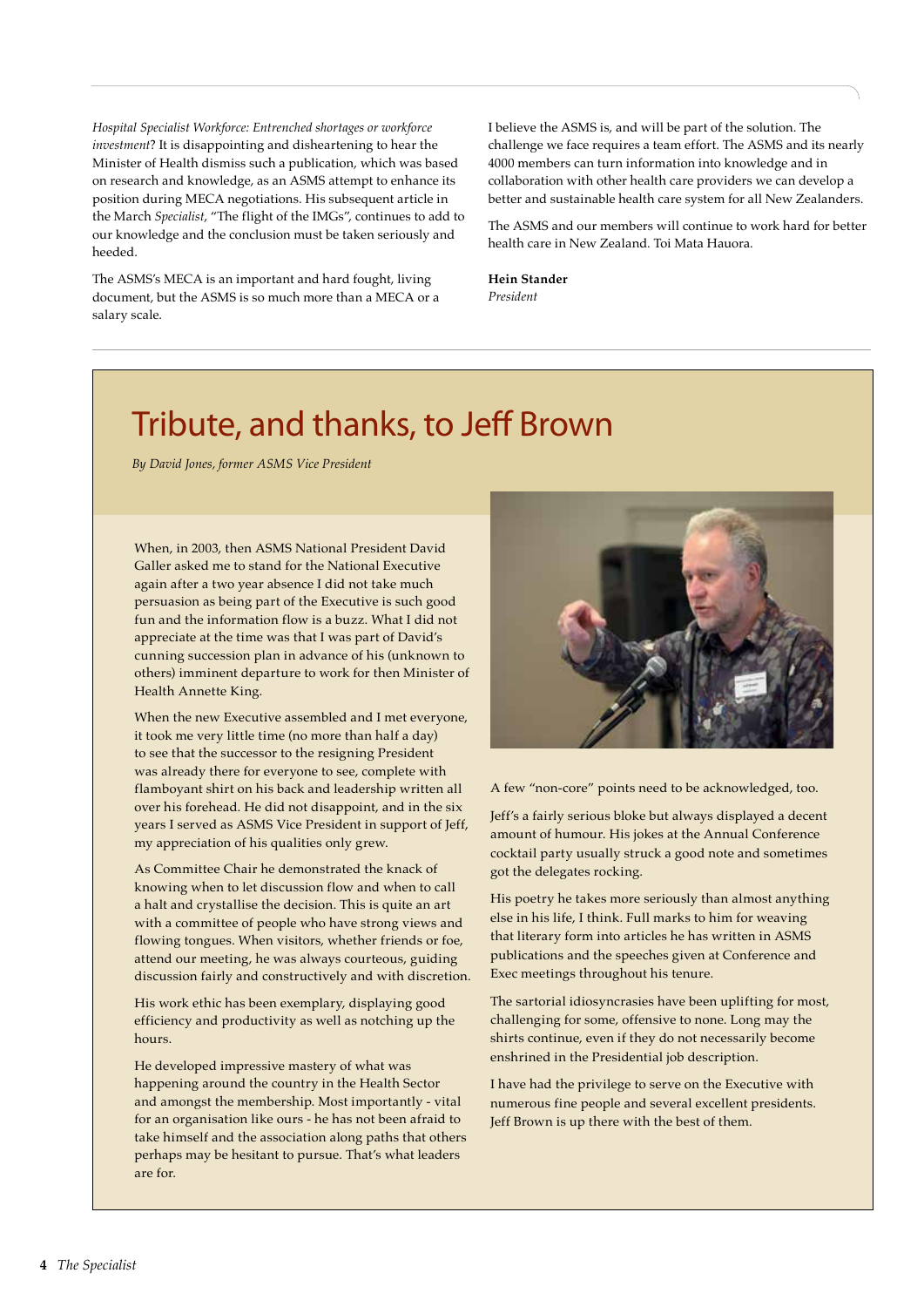

### Was Winston Churchill wrong?

In recent years from time to time I've adapted one of Winston Churchill's famous sayings to the New Zealand health system. He once said that the Americans always make the right decision but only after they have exhausted all other options.

My adaptation was that the same can be said for our public health system. Paraphrasing, I've commented that first our health leaders tried managerialism (late 1980s), then they tried commercial competition plus managerialism (1990s), then they tried cooperation with the residual of managerialism (early to mid-2000s), and then they tried clinical leadership.

### Emerging policy parameter

The first official promotion of clinical leadership came with former Health Minister Annette King who used her annual 'Letters of Expectations' to DHBs to promote the concept with an expectation of compliance by DHBs. They were good statements but the responsibility to implement was left to DHBs without any additional political grunt. Her successor Pete Hodgson seemed much less interested. However, despite only being in office for a year, the next health minister David Cunliffe accelerated clinical leadership to a new level by facilitating, in 2008, the *Time for Quality* agreement between the ASMS and DHBs.

*First they tried managerialism, then they tried commercial competition plus managerialism, then they tried cooperation with the residual of managerialism, and then they tried clinical leadership.*

Then came Tony Ryall. In his first few months as minister he commissioned and adopted the *In Good Hands* policy statement on clinical leadership (2009). This took *Time for Quality* further by strengthening the emphasis on the *distributive* part of clinical leadership. In other words, clinical leadership is more than simply having empowered formal positions of clinical leadership. It was about all senior doctors having the time to be involved and empowered in professional and organisational leadership activities beyond their immediate clinical practice and their DHB providing the supportive culture to enable this. The potential gains are immense – clinical, quality, organisational and cost effectiveness (a far superior bang for the health buck).

### Capacity and culture deficits

The policy framework was excellent but two things were required – senior doctors and dentists in DHBs needed time for this expanded role and DHBs needed to have the right supportive culture.

The Robin Gauld survey, in 2010, of ASMS members employed by DHBs confirmed what we suspected. They did not have the time. Only 20% of respondents said they had sufficient time to be involved in leadership and project activities in addition to their clinical work. This is consistent with the oft reported observations of members that they do not have sufficient time for the non-clinical activities that they should be doing and which they are entitled to under their MECA. 'Clinical creep' is a trend experienced by many. Further, too many senior managers obstruct the proper recognition of non-clinical time thereby shortchanging senior medical officers, patients and the public health system.

*Only 20% of ASMS members had sufficient time to be involved in leadership and project activities in addition to their clinical work.* 

It also confirmed in advance the conclusion in the ASMS's publication early this year, *Public Hospital Specialist Workforce*, that the senior medical staff workforce in DHBs is over-stretched. DHBs depend on a critical workforce in an environment in which entrenched shortages are the norm.

It is significant that, prior to the earthquakes at least, Canterbury was the one DHB that was in a strong position for recruitment and retention. Its blend of the secondary/tertiary mix and the unique lifestyle of a larger urban location surrounded by an easily accessible rural environment was attractive. Because Canterbury had a stable specialist workforce it was better placed than larger DHBs to at least further develop clinical leadership and innovation. They were also able to encourage innovative management which was sufficiently confident to see distributive clinical leadership as an opportunity rather than a threat. It is not surprising that Canterbury rated highly among the larger DHBs for clinical leadership in the Gauld survey.

*The problem with spread sheet doctors is that they can't operate, can't diagnose, can't do outpatient clinics and have no bedside manner.*

One of the benefits of this enhanced clinical leadership was a much more integrated primary-secondary relationship known as the 'Canterbury Initiative' that underpinned a strong local health system that coped so well when the devastation of the quakes hit and the chaos of the aftermath followed. I'm not confident that other local health systems would have coped as well had they been hit by similar devastation.

This leads on to DHB culture. Prior to the global economic recession of late 2008, the culture of DHBs was mixed – the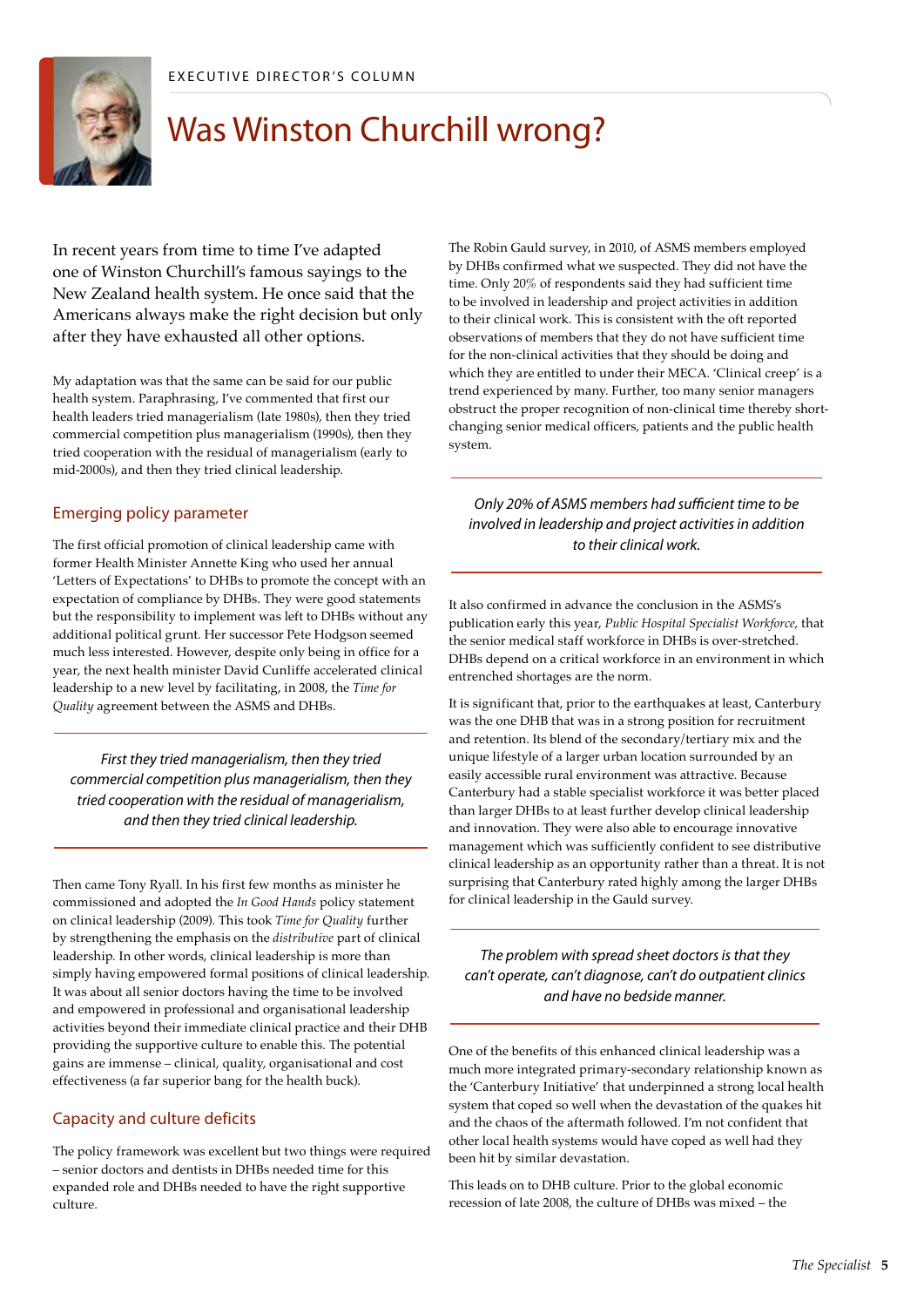good, the bad and the underwhelming. But overall there were positive signs as the principles of distributive clinical leadership seeped into the system. Nevertheless the residual influence of managerialism remained an obstruction in various places.

### Return of managerialism

Unfortunately the global recession brought out the worst rather than the best of our health leaders, including in DHBs. It encouraged a shorter term approach to decision-making. From a position of acknowledging that the state of the specialist workforce in DHBs was the government's number one problem they have evolved to denying the existence of the problem, enabled by the ability to produce more spreadsheet hospital doctors. The problem with spreadsheet doctors is that they can't operate, can't diagnose, can't do outpatient clinics and have no bedside manner. They have no general or vocational scope of practice.

*We are also seeing increasing examples of resurgent managerialism because even though less effective, it is an easier path for short-term thinkers to go down.* 

ASMS members and other DHB staff are being expected to do more with relatively less funding. The government refuses to invest in their specialist workforce and DHBs have walked away from their responsibility to advocate for this. Investment is needed in order to produce the level of human intellectual capacity necessary to reduce financial wastage and improve sustainable efficiency and effectiveness. Instead it relies on the top-down, bureaucratic Health Benefits Ltd process and micro-management by financial threats, intensive monitoring, phone calls and 'text terrorism'.

This is intensifying the pressures on the already entrenched shortages. Those health leaders who should know better are simply disregarding this frontline reality. They display as much commitment to those at the clinical frontline as many World War I generals to their troops in the trenches.

Furthermore, we are also seeing increasing examples of resurgent managerialism because even though less effective, it is an easier path for short-term thinkers to go down. For the first time in around a decade a specialist was threatened with disciplinary action for invoking his right under the MECA to participate in public debate and dialogue (ironically in support of government policy). Increasingly we are seeing more reviews and other decisions that are inconsistent with the principles of *Time for Quality* and *In Good Hands*. Senior medical officers are cast in the role of reactors to proposals, rather than being in the engine room of proactive development. We are seeing signs of more hard line adversarial employer attitudes in DHBs than we have since at least the 1990s. There are also worrying signs of increased managerial bullying.

In this tight financial environment distributive clinical leadership has shifted from the front foot to the back foot in response to this capacity and cultural deficit. We are less well placed to achieve the benefits of clinical leadership than we were before *In Good Hands*  was published.

*In the tight financial environment distributive clinical leadership has shifted from the front foot to the back foot in response to this capacity and cultural deficit.*

Given the Gauld survey revelation, it is extraordinary that there is so much innovation led by senior doctors in DHBs. If what is achieved already is through only 20% having sufficient time, imagine what it could be if it was 80% (or even 100%). The mind boggles. But what we do know is that our public health system, which currently punches above its weight, would be far more financially efficient and cost effective than it is now. It could be unrecognisable.

### Whiskey and the half full glass

The fact of the matter is that if senior medical staff all had sufficient non-clinical time as required under the MECA, and if we could recruit and retain the additional workforce capacity that would be required, our public health system would achieve these objectives of financial efficiency and cost effectiveness.

### *As my father used to say, the cup is half full but if it doesn't seem like it put a drop of whiskey in it and it will be.*

The ASMS receives many membership observations, reports and complaints of increasing disengagement. It is easy to get demoralised in this environment where so much benefit to quality, efficiency and cost effectiveness is potentially so close but still so far away. But the goal is still worth fighting for. As my father used to say, the cup is half full but if it doesn't seem like it put a drop of whiskey in it and it soon will be.

Well, where does this leave Winston (Churchill that is)? In fact, he is an overrated political commentator. Had it not been for his empowering inspirational leadership in World War 2 he probably would have been considered to be an ineffective incompetent politician. And as for the Americans – how often do they eventually make the right decision and how often do they fail to exhaust the options to making the right decision?

**Ian Powell** *Executive Director*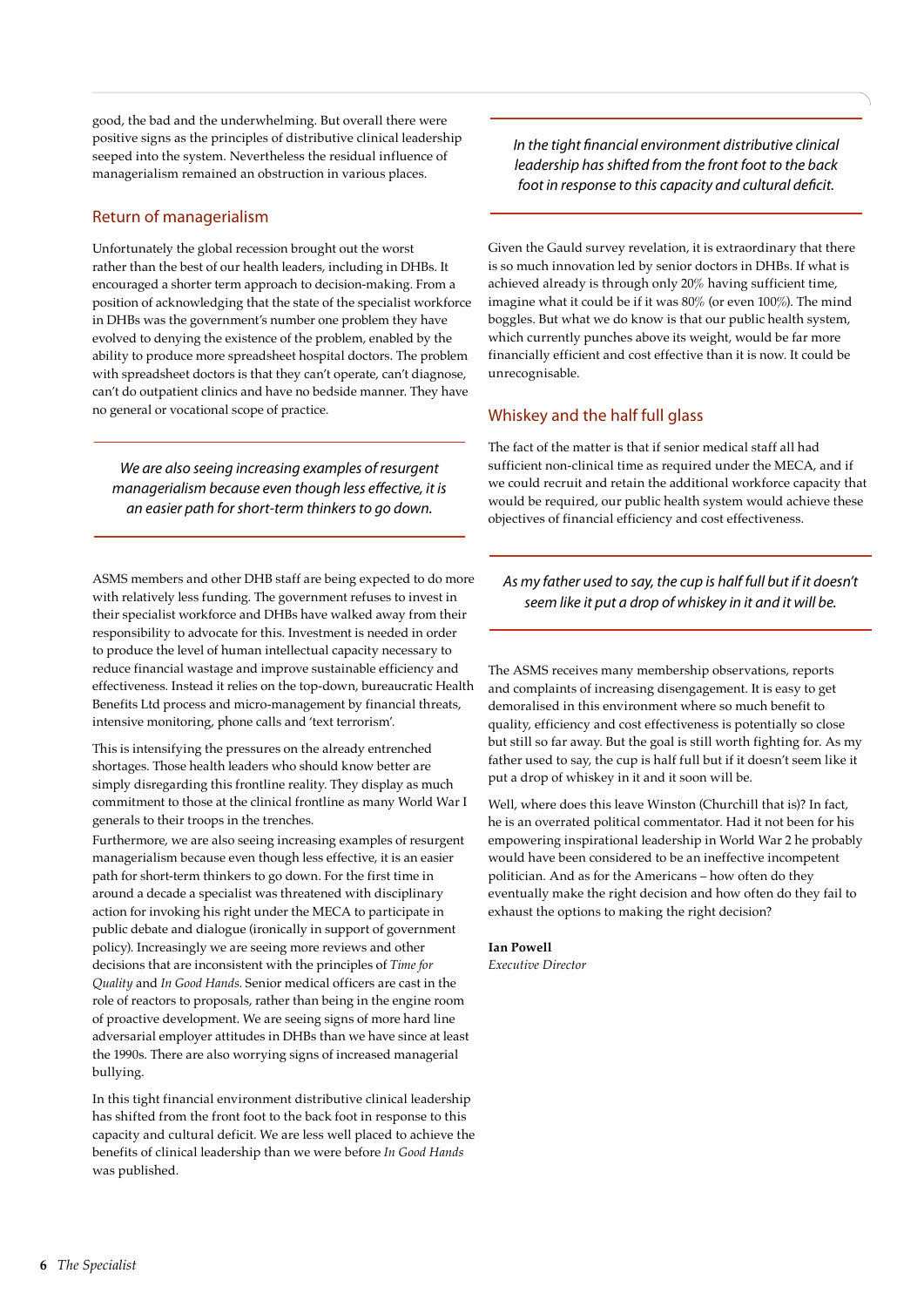

### **Settlement vote on new DHB MECA due this month**

As this edition of The Specialist goes out, ASMS members who work in DHBs will be receiving a ballot paper so they can vote for or against a proposed settlement of the DHB ASMS MECA. The National Executive recommends the proposed settlement and asks DHB members to vote in favour.

Ballot material including a Special *MECA Bulletin* outlining the proposed settlement has been mailed out with voting closing at **5pm on Friday 28 June**; the material will also be emailed to members whose addresses are known.

The results of the ballot will be considered by the National Executive to assess whether the ballot gives a mandate to accept or reject the proposal. The Executive will decide whether or not to ratify the settlement. The full proposed settlement can be downloaded from the Association's website

**www.asms.org.nz.** *The Special MECA Bulletin* along with a 'tracked changes' version of what the MECA would look like is also available on the website. DHB members are strongly encouraged to vote.

#### **Online voting now available**

For the first time members will have the option to vote online by following a link on our website. A freepost envelope is provided for those who prefer the postal option.

The ballot process has been assigned to **Electionz.com** who will act as Returning Officer. Each member has been allocated a unique and random PIN and password which will be printed on the voting paper and effectively validates that member as being eligible to vote. Ballot papers are barcoded to allow automated counting and analysis.

### **If you haven't received a ballot paper. . .**

If you are an ASMS DHB member and haven't received a ballot paper (which will include your pin and password) please, call the Voting Helpline, **toll-free: 0508 666 557.** 

Online voting is encouraged.

### **Voting Helpline: 0508 666 557**

A S M S **Association of Salaried Medical Specialists** 

www.asms.org.nz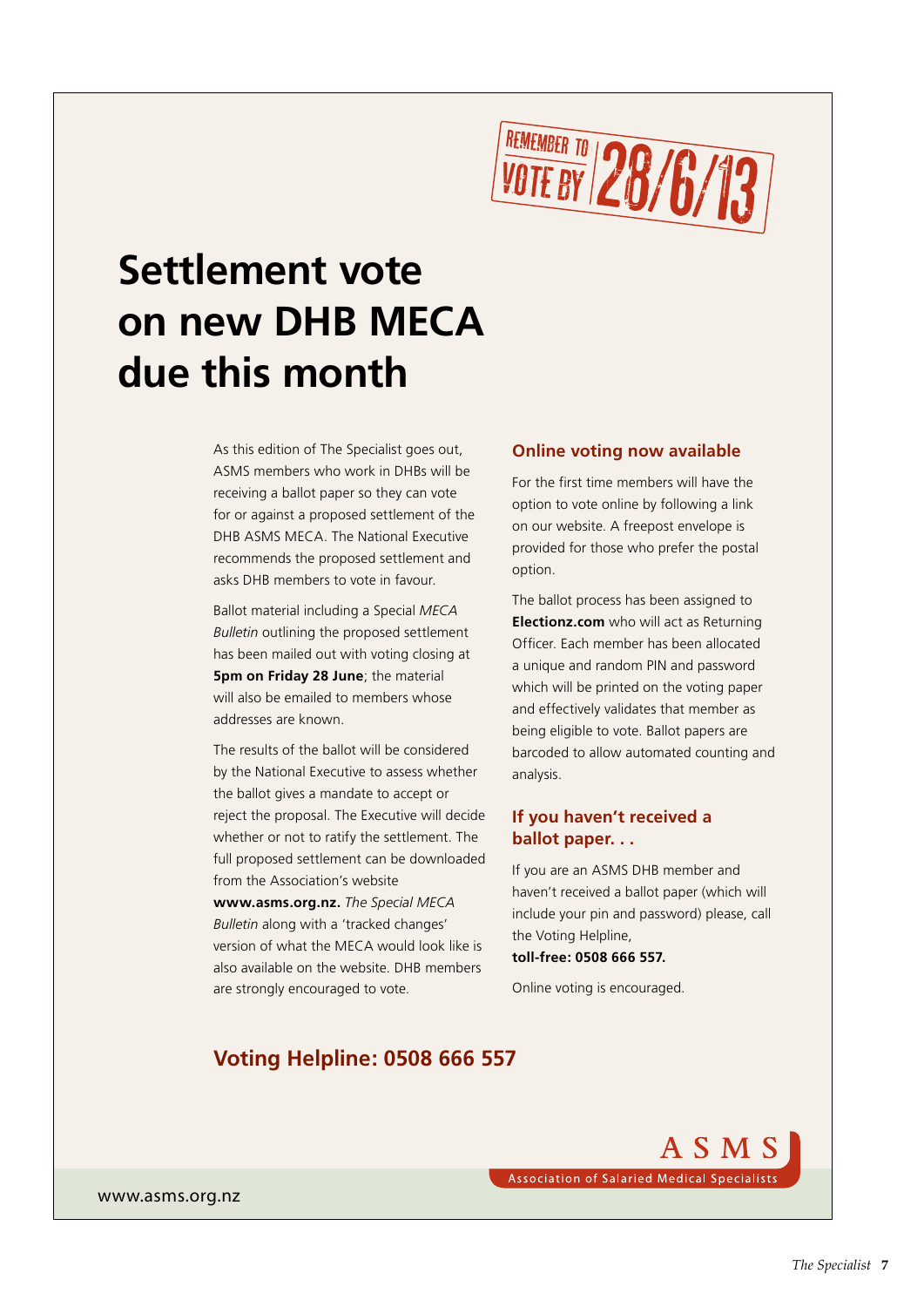### Why the *Living Wage* matters to our health

*By Annie Newman, Service & Food Workers Union*

What's the relationship between body mass index and \$18.40? It may sound odd but it is an intimate issue. Put a different way, the health of our communities is closely linked to living standards and \$18.40 per hour is the current New Zealand Living Wage that provides the income necessary to survive and participate in society.

New Zealand is 23rd worst out of 30 developed nations for income inequality<sup>1</sup> and evidence suggests that high levels of inequality are correlated with poor outcomes across a raft of social indicators, such as violence and obesity.2 In fact, US research involving interviews of 350,000 adults annually shows that reductions in the inflation-adjusted minimum wage across states explains 10% of the increases in average body mass since 1970.<sup>3</sup>

*Living Wage campaigns have emerged around the world as a response to growing poverty among the working poor and New Zealand is no exception*

Living Wage campaigns have emerged around the world as a response to growing poverty among the working poor and New Zealand is no exception. *Living Wage Aotearoa New Zealand* is a broad-based community/union alliance that aims to address the growing crisis of poverty in this country.



Deborah Littman and Guy Standing with *Living Wage* community supporters.

An estimated 270,000 children may be living in poverty and 40% of those children are in households where at least one adult is in full time work or self-employed.4 This is a crisis that the community pays for whether or not they are living in poverty.

*An estimated 270,000 children may be living in poverty and 40% of those children are in households where at least one adult is in full time work or self-employed*

The impact of low income on health outcomes is well known. The National Health Committee stated that income is

the single most important determinant of health<sup>5</sup>. Poverty means people reduce the amount of fresh fruit and vegetables they eat, delay visits to the doctor, turn off the heating, and cluster in cramped accommodation. The cost of poor health outcomes of a growing number of New Zealanders is borne by individuals, families, communities and society in general through demands on the public health dollar.

### Funders and publicly funded bodies

While fragile local communities impact on us all, the health sector workforce provides a microcosm of the larger problem the Living Wage Movement seeks

```
1 Organisation for Economic Co-operation and Development. (2010). Incidence of FTPT employment - common definition.
http://stats.oecd.org/index.aspx?DatasetCode=FTPTC Retrieved 24/04/2013
```
- 2 Wilkinson, R.G. and Pickett, Kate. 2009. *The Spirit Level: Why more equal societies almost always do better*. Allen Lane, 174
- 3 Leigh, J. Paul. *Raising the minimum wage could improve public health*, retrieved March 8, 2013 from www.epi.org/blog/raising-minimum-wage-improve-public-health
- 4 Ministry of Social Development. (2012) *Household Incomes in New Zealand: Trends in Indicators of Inequality and Hardship 1982 to 2011* www.msd.govt.nz/about-msd-and-our-work/publications-resources/monitoring/household-incomes/ Retrieved 25/04/2013

5 National Health Committee (1998) *The social, cultural and economic determinants of health in New Zealand: action to improve health*. Wellington: National Health Committee.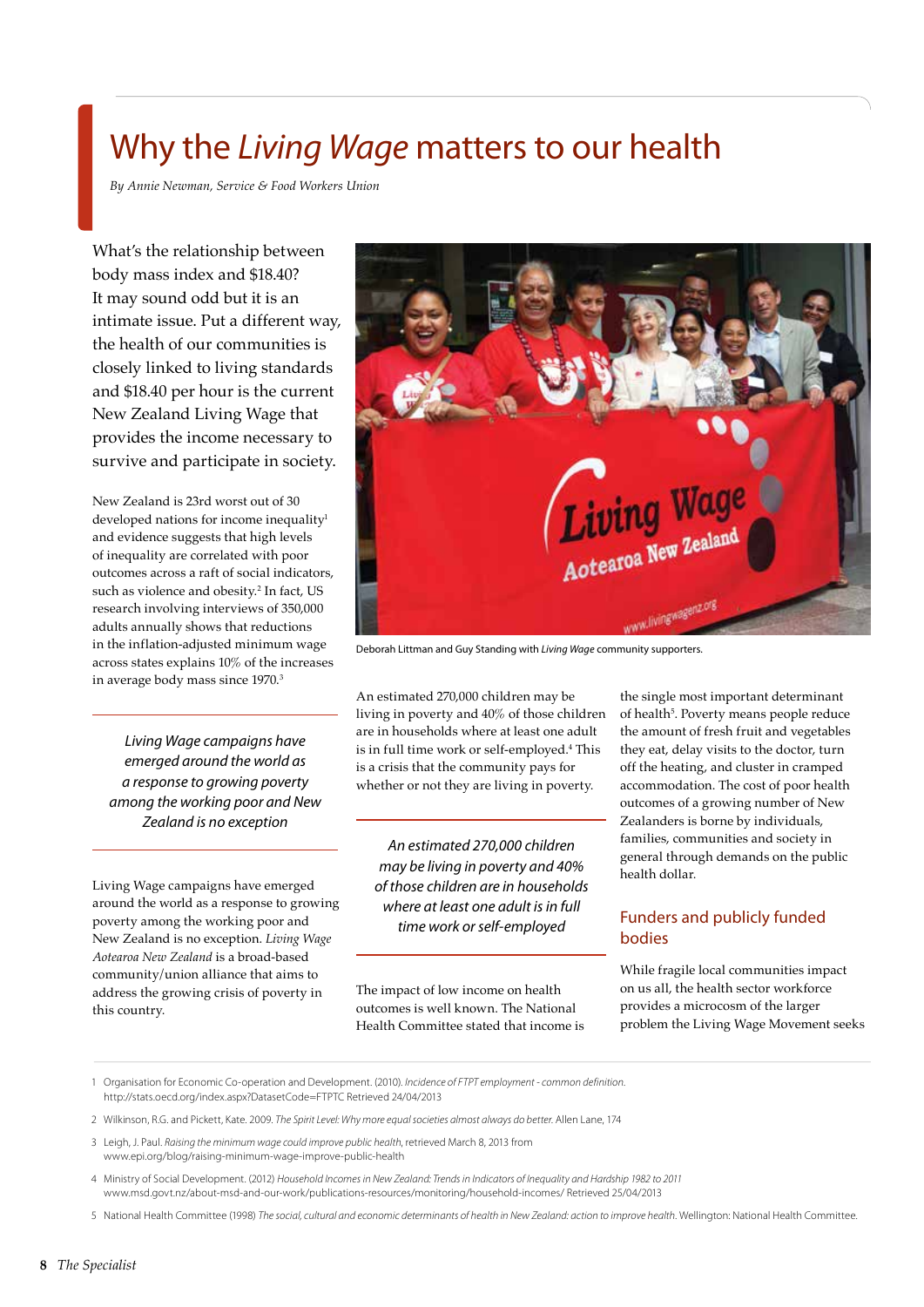to address. This problem is how we target the funders; the bodies that hold the purse strings. Public funding passes through many hands before the care givers, the homecare workers, the kitchen, cleaning and security staff receive their wages. Very often, the wages have not come from a public institution but an agency, a

*...the health sector workforce provides a microcosm of the larger problem the Living Wage Movement seeks to address.* 

labour hire group or a contractor who has competitively tendered for a service and has little room to move at the bargaining table.

*Living Wage Aotearoa NZ* is a community/ union response that seeks to influence those decision-makers who may not be the employer bargaining at the table but who hold the resources to address the problem of low pay. *Living Wage Aotearoa NZ* is calling for publicly-funded bodies to lead by example ensuring their employees are paid a living wage and that they incorporate the living wage and job security into their procurement policy and partnerships with social and environmental agencies. It also calls for corporates and other ethical employers who can pay to lead the private sector.

The NZ Living Wage of \$18.40 was determined by the Family Centre Social Policy Research Unit and is based on the needs of a family unit of two adults and two children where there are 1.5 full time equivalent hours worked. The report released in February is available from the Living Wage website (see below).

Already 130 organisations have signed up to a statement of support for a Living Wage, including health sector organisations such as Health Care Aotearoa, union health centres, the Women's Health Action Trust, Well Health, and the Mental Health Foundation of New Zealand. The statement reads: *A living wage is the income necessary to provide workers and their families with the basic necessities of life. A living wage will enable workers to live with dignity and to participate as active citizens in society. We call upon the Government, employers and society as a whole to strive for a living wage for all households as a necessary and important step in the reduction of poverty in New Zealand.*

### ASMS members

ASMS members are respected professionals in the health sector. Your endorsement of and involvement in the campaign reinforces the message that this is about the health of our Nation. The voice of ASMS members is a powerful voice to add to the growing Living Wage Movement.

There are many ways you can help this growing Movement. Are you part of a community, faith or other network that can offer support in principle by signing a statement endorsing the Living Wage or by becoming active in a local network? Can you make a donation or offer particular skills to the campaign? Or do you just want to sign up for regular updates about Living Wage Aotearoa New Zealand? Go to the website for information or to make email contact **www.livingwagenz.org.nz.**

*Living Wage Aotearoa NZ is calling for publiclyfunded bodies to lead by example ensuring their employees are paid a living wage.*

### Support service for doctors

MAS and the Medical Protection Society have joined forces to bring their members an important support service. The support service provides access to a free professional counselling service. Doctors seeking help can call.

### **0800 225 5677 (0800 Call MPS)**

The call will be answered by the Medico-Legal Adviser on duty who will then arrange counselling or support.

The service is completely confidential.



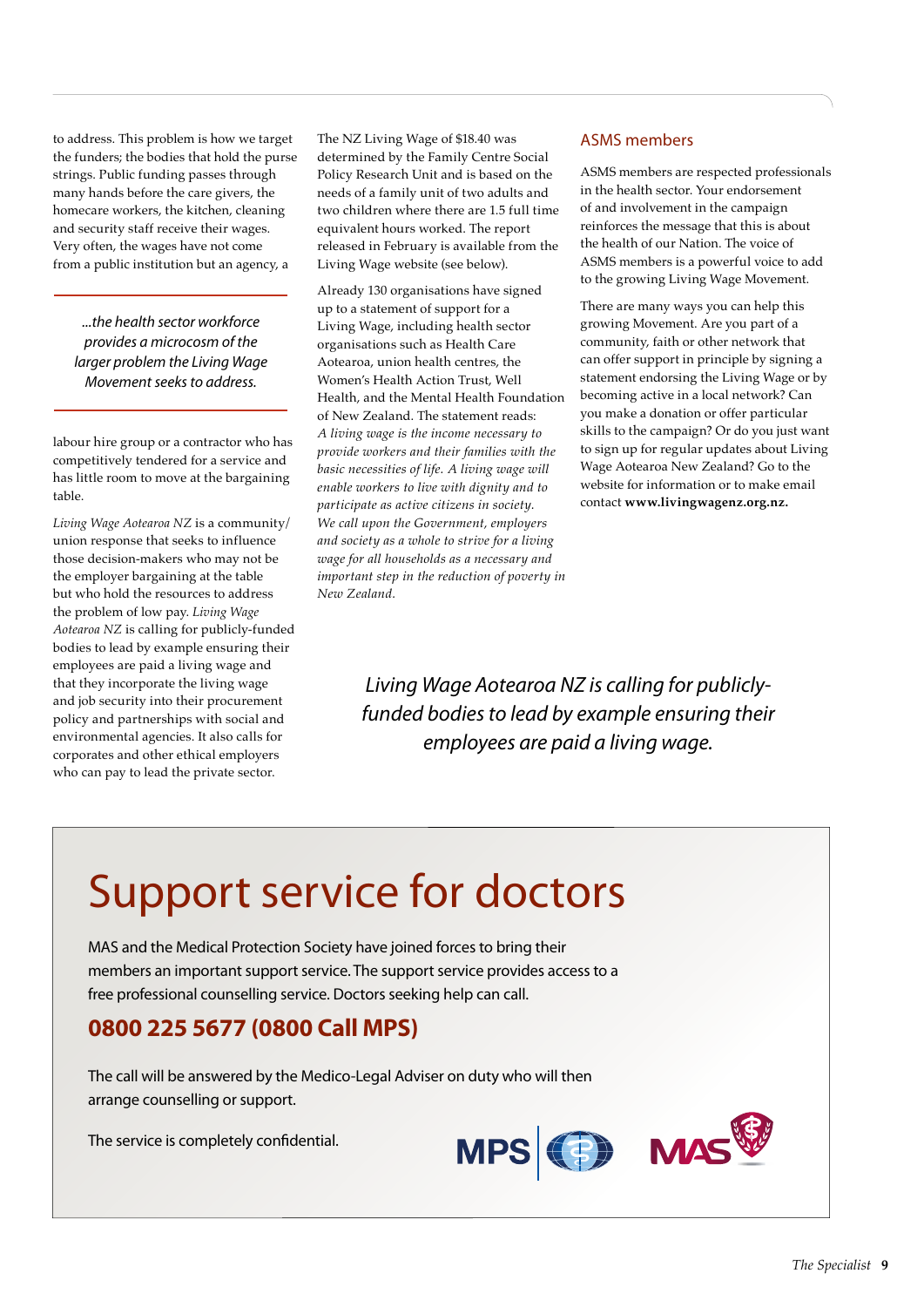

### MPS: providing expert opinion



*By Dr Alan Doris, MPS Medical-Legal Adviser and Head of Medical Services in New Zealand*

Providing an opinion as a medical expert is an interesting and rewarding role and the Medical Protection Society regards it as an integral part of professional practice. However, it is an aspect of medical practice where there is often a lot at stake for the involved parties and therefore a careful approach is essential.

While, in general, evidence given in court should be that which a witness has heard, seen or otherwise experienced directly, there are some circumstances in which a witness can give an opinion and expert evidence is one.

Expert evidence is admissible in court if the court is likely to obtain substantial help from the opinion in understanding other evidence in the proceeding or to understand a significant issue. An opinion expressed by an expert that is common knowledge, or which addresses the ultimate decision before the court, would not usually be admissible.

### Differing practices and circumstances

Practices differ as to the selection of medical experts and there is no formal register of medical expert witnesses in New Zealand as there is in some countries. Several medical colleges maintain lists of interested and suitable members who may be approached by parties wanting an expert opinion from their field. Some Colleges also offer training in being an expert witness, maintain a register of suitably trained Fellows and issue guidelines.

Currently there is no common standard across the medical profession and experts with a varied range of training, knowledge and experience can be engaged to provide an expert opinion. In court hearings, whether criminal or civil, an expert must abide by the rules of court. These require impartiality on the part of the expert whose first duty must be to the court.<sup>1</sup>

The Code of Conduct for Expert Witnesses also requires an expert witness to detail their qualifications as an expert; specify the issues that the expert addresses and confirm that these are within their area of expertise; state the facts on which their opinions are based, and the reasons for forming the opinions. If directed to do so by the court, expert witnesses must confer with each other and try to reach agreement on matters within their area of expertise, and indicate the areas on which they disagree and why.

In New Zealand, most expert medical opinion is provided for deliberations in less formal settings than a courtroom. As well as criminal, civil, coroner's courts and tribunals, bodies such as the Health & Disability Commission, Medical Council and the Accident Compensation Corporation may seek expert medical opinion to assist them.

In some cases, the expert opinion may strongly influence the outcome of the process and therefore it is very important that the evidence provided is valid, robust, relevant and given by an appropriate expert. Though the standards required of expert opinion given in other settings are less clearly stipulated, the standards required by the Code of Conduct for Expert Witnesses should be aimed for.

### A landmark court decision

In 2011 a Supreme Court decision in the UK effectively changed the longstanding principle that an expert witness is immune from being sued<sup>2</sup>, and this is likely to be influential in New Zealand. This case involved a clinical psychologist who had given an expert report for the complainant as he sought damages from an insurance company having been involved in a car accident. Initially a diagnosis of post-traumatic stress disorder was made. However, after discussion with experts for the defence, the clinical psychologist revised her opinion to diagnose the less serious condition of an adjustment disorder. She also stated that the complainant had been "very deceptive and deceitful in his reporting", implying that the complainant had consciously misled expert assessors.

As a result, the complainant's case was settled out of court. Several years later, the complainant took action against the clinical psychologist, claiming she had been negligent in changing her report, which resulted in him receiving a much lower monetary settlement than he would otherwise have received. The clinical psychologist attempted to defend this charge by arguing that as an expert witness she was immune to an action in negligence against her.

In what has been described as a landmark decision overturning the approach that the courts had taken for the preceding 400 years, a majority of the UK Supreme Court decided that such immunity for expert witnesses should not apply and an expert could be sued for negligence in these circumstances.

It is no simple matter being an expert medical witness and it is important for an expert to be aware of both their duties to the court or instructing agency, and their accountability to the public through the Medical Council. The Medical Council requires that doctors who are asked to give evidence or act as a witness in litigation or formal proceedings must be honest in all spoken and written statements, and make clear the limits of their knowledge and competence.

The Council's guidance on non-treating doctors performing medical assessments of patients for third parties states that concerns about a non-treating doctor providing an opinion on a matter outside his or her scope of practice, or a non-treating doctor's competence, should be directed to the third party or the Medical Council.<sup>3</sup>

<sup>1</sup> High Court Rules [Schedule 4] Code Of Conduct For Expert Witnesses, July 2002

<sup>2</sup> *Jones v Kaney* [2011] UKSC 13

<sup>3</sup> Medical Council of New Zealand, *Non-treating Doctors Performing Medical Assessments of Patients for Third Parties* (December 2010)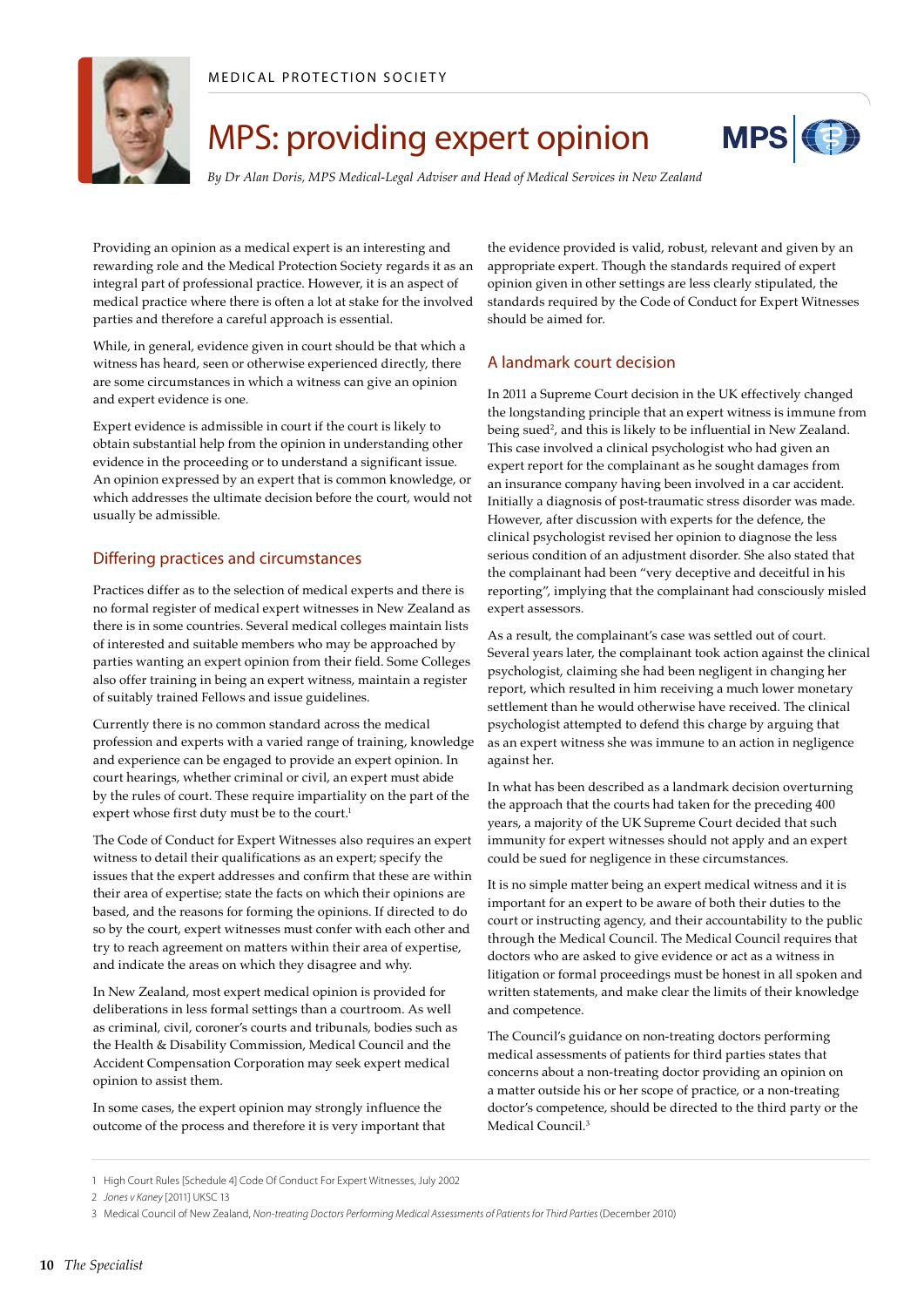### ASMS services to members

#### **As a professional association we promote:**

- right of equal access for all New Zealanders to high quality health services
- professional interests of salaried doctors and dentists
- policies sought in legislation and government by salaried doctors and dentists

#### **As a union of professionals we:**

- provide advice to salaried doctors and dentists who receive a job offer from a New Zealand employer
- negotiate effective and enforceable collective employment agreements with employers. This includes the collective agreement (MECA) covering employment of senior medical and dental staff in district health boards which ensures minimum terms and conditions for around 3,000 doctors and dentists, over 90% of this workforce
- advise and represent members when necessary
- support workplace empowerment and clinical leadership

### Other services

#### *www.asms.org.nz*

Have you visited our regularly updated website? It's an excellent source of collective agreement information and it also publishes the ASMS media statements.

We welcome your feedback as it is vital in maintaining the site's professional standard.

#### **ASMS job vacancies online** *www.jobs.asms.org.nz*

We encourage you to recommend that your head of department and those responsible for advertising vacancies, seriously consider using this facility.

Substantial discounts are offered for bulk and continued advertising.

#### **ASMS email broadcast**

In addition to The Specialist the ASMS also has an email news service, ASMS Direct. This is proving to be a very convenient and efficient method of communication with members.

If you wish to receive it please advise our Membership Support Officer, Kathy Eaden in the national office at *ke@asms.org.nz*

### How to contact the ASMS

Association of Salaried Medical Specialists Level 11, The Bayleys Building, Cnr Brandon St & Lambton Quay, Wellington

|                  | Telephone 04 499-1271         |
|------------------|-------------------------------|
| <b>Facsimile</b> | 04 499-4500                   |
| Email            | asms@asms.org.nz              |
| Website          | www.asms.org.nz               |
| Post             | PO Box 10763, Wellington 6143 |